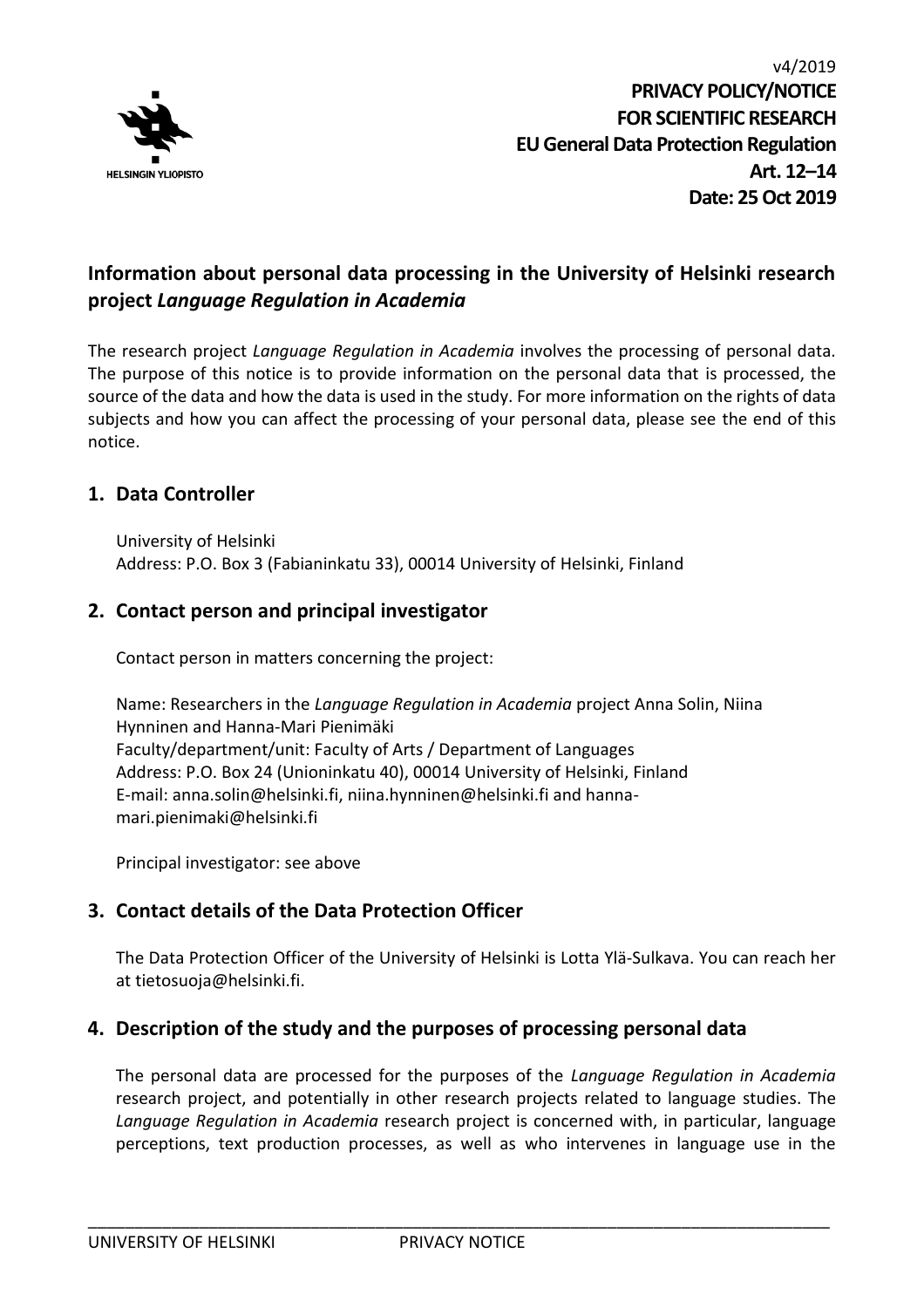university context, what forms this intervention takes, and what kind of language use is construed as acceptable.

### **5. Who is carrying out the research?**

The research is conducted in the University of Helsinki, Faculty of Arts, Department of Languages. Researchers from other universities may participate in the research, and research data that includes personal data may be disclosed to them for purposes of conducting the research.

#### **6. Personal data included in the research data**

The following types of direct and indirect identifiers concerning the study participants are collected in the project (not all information listed below are collected from all study participants):

Direct identifiers: name, contact information, voice, photo / video image, work history.

Indirect identifiers: language skills, work samples, selected research publications and possible other texts related to research or academic work, perceptions and views expressed by study participants.

### **7. Sources of personal data**

The personal data are collected in the following ways (not all methods concern all study participants):

Interviews, observation, audio recording, video recording, photographing, collection of different versions of selected documents from study participants and from public and semi-public sources (e.g. intranet of the study participant's organisation, research publication platforms, public websites and social media), email communication.

In addition, upon agreement, supplementary research data owned by other academic institutions may be disclosed to the project. These data may be collected, for instance, in the following ways:

In addition to the methods listed above, collection of different versions of student texts and teaching materials as well as any other materials produced to support teaching from study participants and from public and semi-public sources (e.g. e-thesis archives).

#### **8. Sensitive personal data**

No data considered as special category data under Article 9 of the General Data Protection Regulation will be processed in the study.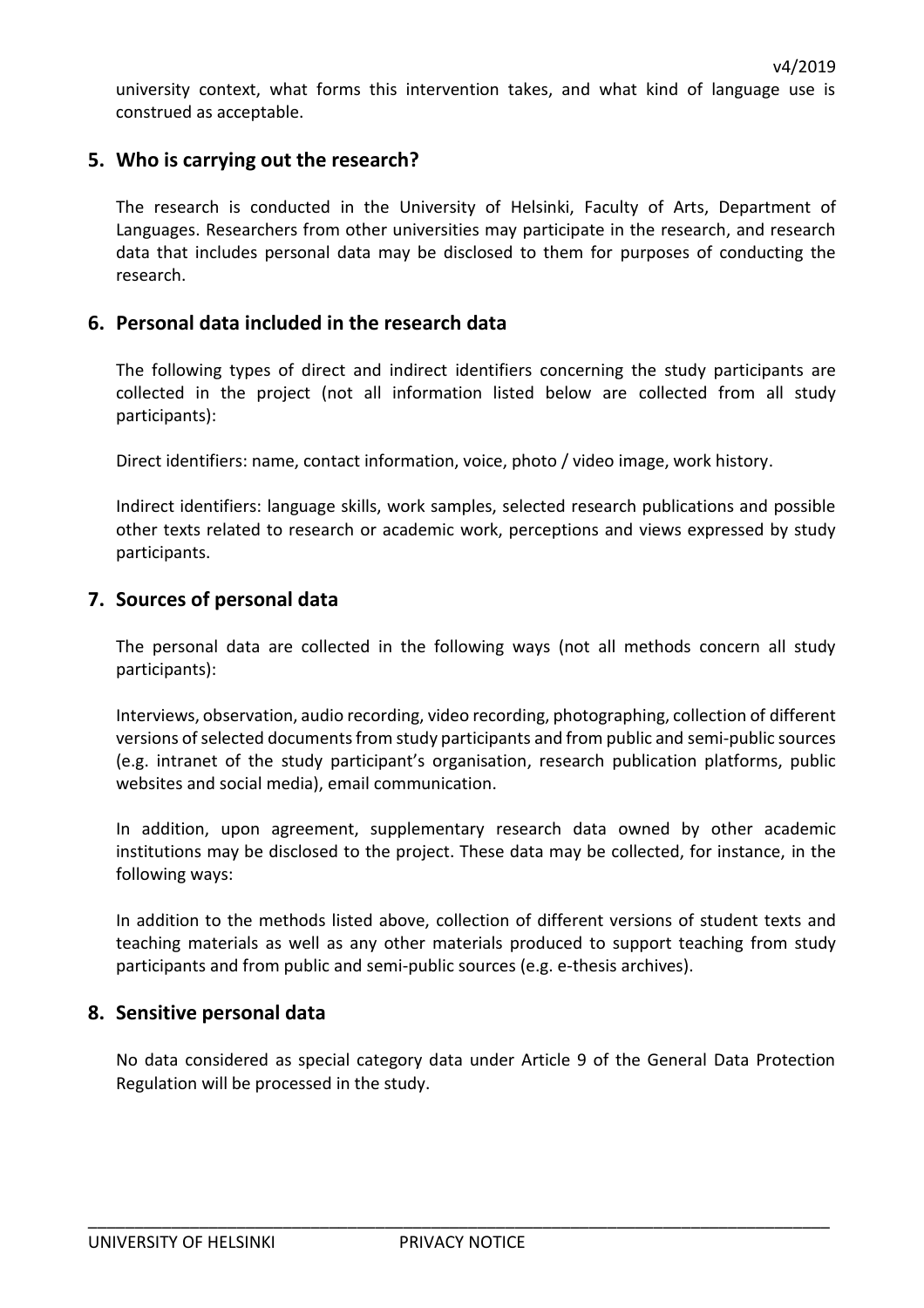## **9. Duration of processing**

The researchers mentioned in section 2, as well as other members of the project and researchers to whom data have been disclosed may continue to process the personal data for their research purposes also after the project has ended and also in other research related to language studies. The personal data will be processed until the *Language Regulation in Academia* project as well as other studies which use personal information collected in this project have ended. After this, the information is archived as explained in sections 11 and 15.

If personal data collected in this research project are disclosed to another research project, the purposes of this other project determine how personal data are processed in it, and research participants will be informed according to the General Data Protection Regulation.

## **10.Lawful basis of processing**

Personal data is processed on the following basis, which is based on Article 6(1) of the General Data Protection Regulation:

 $\boxtimes$  performance of a task carried out in the public interest or in the exercise of official authority vested in the controller:

> $\boxtimes$  scientific or historical research purposes or statistical purposes archiving of research materials or cultural heritage materials

participant's consent

compliance with a legal obligation to which the controller is subject

legitimate interests pursued by the controller or by a third party

description of the legitimate interest:

If processing is based on the consent of the participant, the participant has the right to withdraw their consent at any time. The withdrawal of consent does not affect the lawfulness of processing based on consent before its withdrawal.

## **11. Recipients of the personal data**

In the course of the research project, the personal data may be used by the project researchers and research assistants. At their discretion, the project researchers may also use research data that includes personal data (e.g. audio recordings) for teaching purposes, provided that the possibility for identification is minimised so that the people in the teaching situation cannot recognise the participants by using means that they are likely to have at their disposal. In addition, thesis/dissertation writers may process personal data collected in the project if this is necessary for the purposes of their study.

Academic collaborators may take part in the research project and be disclosed research data owned by the University of Helsinki that include personal data as described in this privacy notice. The disclosure of personal data for this purpose is based on enabling scientific research with the collaborators and processing the data for research purposes.

In addition, personal data processed in this project may later be processed in other projects related to language studies and they may also be disclosed to another data controller for the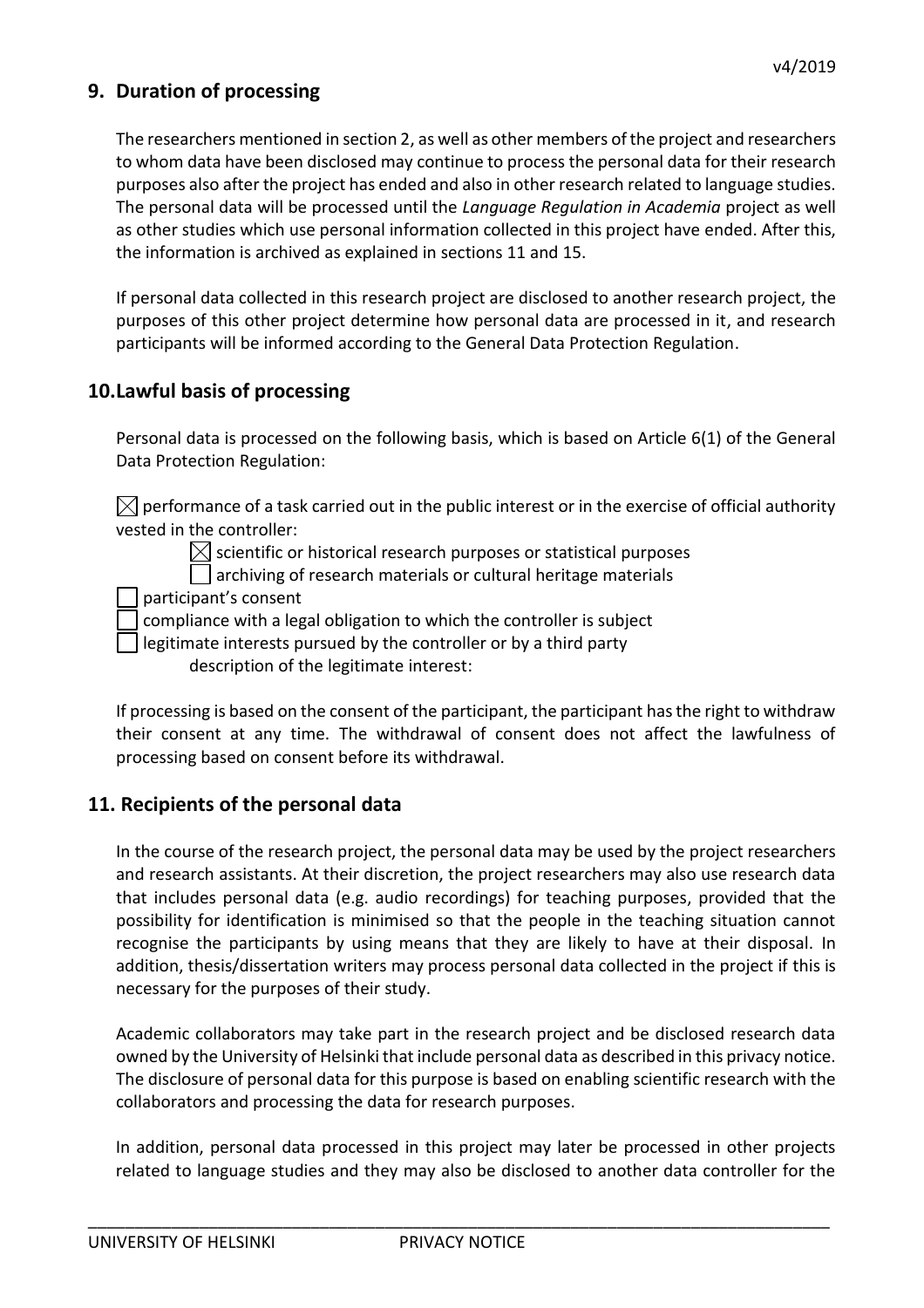purposes of linguistic research, for instance through the Finnish Social Science Data Archive or The Language Bank of Finland (however with the University of Helsinki as the disclosing part).

Under an obligation of confidentiality, personal data may be transferred to companies providing transcription services. The companies function as data handlers for the University of Helsinki.

## **12. Transfer of personal data to countries outside the EU/European Economic Area**

No personal data will be transferred to recipients outside the European Economic Area.

## **13. Automated decisions**

No automated decisions with significant effects on the participants are made in the study.

### **14. Safeguards to protect the personal data**

The personal data are processed and stored in such a way that only persons who need the data for research purposes can access them.

Personal data processed in IT systems:

|               |  | $\boxtimes$ username $\boxtimes$ password $\Box$ logging $\Box$ access control $\Box$ encryption |  |
|---------------|--|--------------------------------------------------------------------------------------------------|--|
| $\Box$ other: |  |                                                                                                  |  |

How data in physical format (e.g. paper) is protected: storage in lockable cabinets in lockable rooms

Processing of direct identifiers:

The data is collected without direct identifiers

Direct identifiers will be removed in the analysis phase  $\blacksquare$ 

 $\boxtimes$  The material to be analysed includes direct identifiers. Reason: The data analysis is only possible with direct identifiers.

# **15. Retention of personal data after the completion of the study**

The research material will be deleted

 $\boxtimes$  The research material will be archived:

 $\boxtimes$  without identifiers  $\Box$  with identifiers

Where will the material be archived and for how long: With permission from the study participants, those parts of the data that can be anonymized will be archived permanently in the Finnish Social Science Data Archive, The Language Bank of Finland or similar archiving service.

## **16. Your rights as a data subject, and exceptions to these rights**

The contact person in matters concerning the rights of the participant are the persons mentioned in section 2 of this notice.